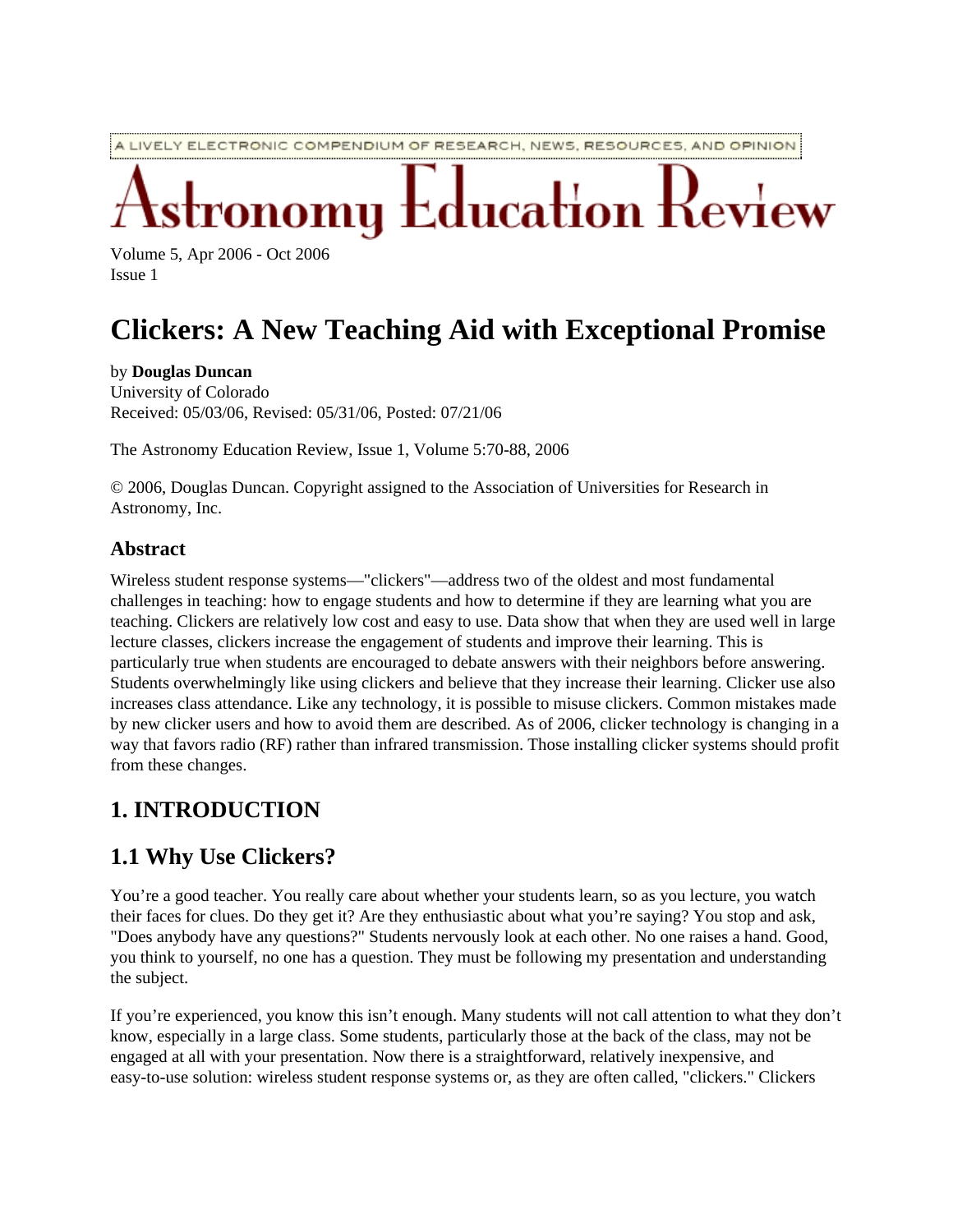give students and teachers immediate feedback about what each student is thinking. The teacher asks a multiple-choice question, and the students choose an answer and click a button on a small transmitter. A receiving unit counts all the answers and displays them on the instructor's computer, usually as a histogram. The histogram may be projected for the class to see. The instructor can decide whether to proceed or to spend more time on a particular topic. Equally valuable, the student learns immediately whether he or she understands the concept that the teacher is presenting, without waiting for a test.

The changes that clickers produce in a classroom are small if you only use them occasionally, but profound if you use them more regularly and make them an important part of your class. The regular use of clickers can transform the classroom in a very positive way. Students become active participants, not merely passive listeners to a lecture. They ask more questions. As described in the section 4, if students are allowed to discuss their answers with their neighbors before responding, the impact is even stronger. At the University of Colorado, astronomy, planetary science, and physics faculty found that class attendance increased substantially after the introduction of clickers, from 60%–70% to 80%–90%. The Illinois Institute of Technology (Burnstein & Lederman 2001) reported 80%–90% attendance in classes where clickers were in use. Other universities have reported similar results. The Colorado numbers have fallen slightly recently but remain higher than in preclicker days.

The first use of wireless response systems was at IBM corporate headquarters with a custom- built system (Duncan 2005). Many companies now market wireless response systems, and the price is rapidly falling. Clicker use is growing very rapidly because of the benefits that clickers can bring and their ease of use. The University of Massachusetts at Amherst reported 8,000 students using clickers, and the University of Colorado, 6,000. Clicker use started in science classes but is spreading to other fields.

#### **1.2 What Clickers Can Do**

Clickers can

- a) Measure what students know before you start to teach them (preassessment)
- b) Measure student attitudes
- c) Find out if students have done their assigned reading
- d) Get students to confront common misconceptions
- e) Transform the way you do any demonstrations
- f) Increase students' retention of what you teach
- g) Test student understanding (formative assessment)
- h) Make some kinds of grading and assessment easier
- i) Facilitate testing of conceptual understanding
- j) Facilitate discussion and peer instruction
- k) Increase class attendance

Several of these topics are described in more detail below.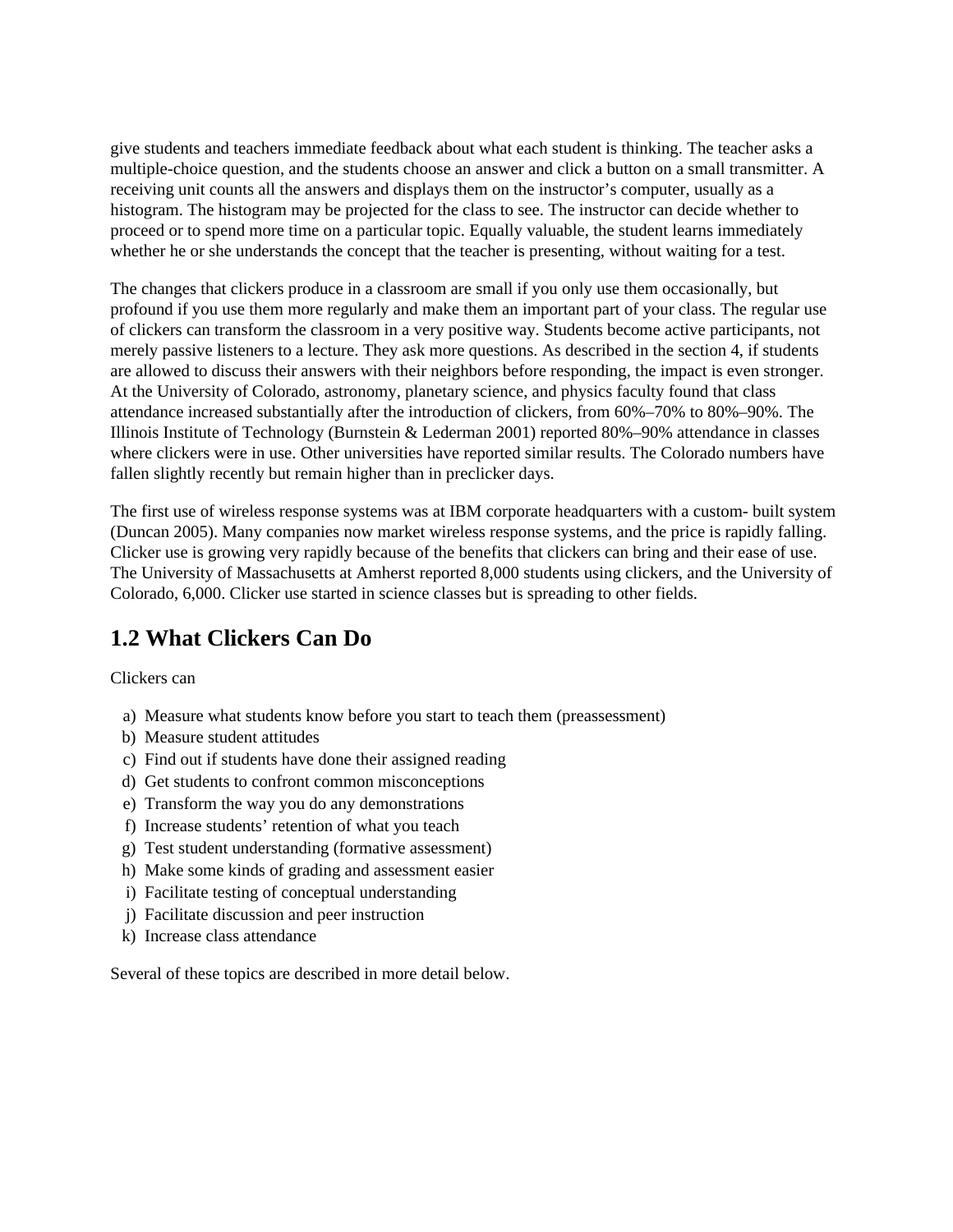

**Figure 1.** Clickers address the age-old problem of audience engagement.

#### **1.3 What Ordinary Lectures Can't Do**

One reason for using clickers derives from what lectures can't do. The lecture format itself imposes limits on one's ability to teach. Data show very clearly that the success of even an exemplary lecture is limited by the passive role that students take in an ordinary lecture. Studies also indicate that the full attention of most students falls off remarkably fast, in minutes or tens of minutes (see Figure 1). An interactive system such as clickers can maintain a higher level of student involvement, leading to greater learning and often more student enjoyment. It is possible to present an inspiring lecture and still find that students retain a disappointingly low amount of understanding. The results presented here are primarily from physics education researchers who have thoroughly investigated student learning (Hake 1998 and references therein). The recommended video *A Private Universe* (Schneps & Sadler 1987) dramatically shows an astronomical example of the difficulty that students have learning from lectures.

## **1.4 A Remarkable Example of How Ordinary Lectures Fail**

Anyone who still doubts that traditional lectures fail to produce as much long-lasting learning as we would like should carefully consider the following example from Carl Weiman. A Nobel Prize winner in physics and a good teacher, Weiman has become a strong advocate of the use of clickers during lectures and demonstrations (Weiman & Perkins, *Physics Today*, 2005, an excellent review). He reported the following example of trying to teach how a violin works (that the body of a violin is essential for amplifying the sound of the strings). Most students have the misconception (or preconception) that the strings make all the sound.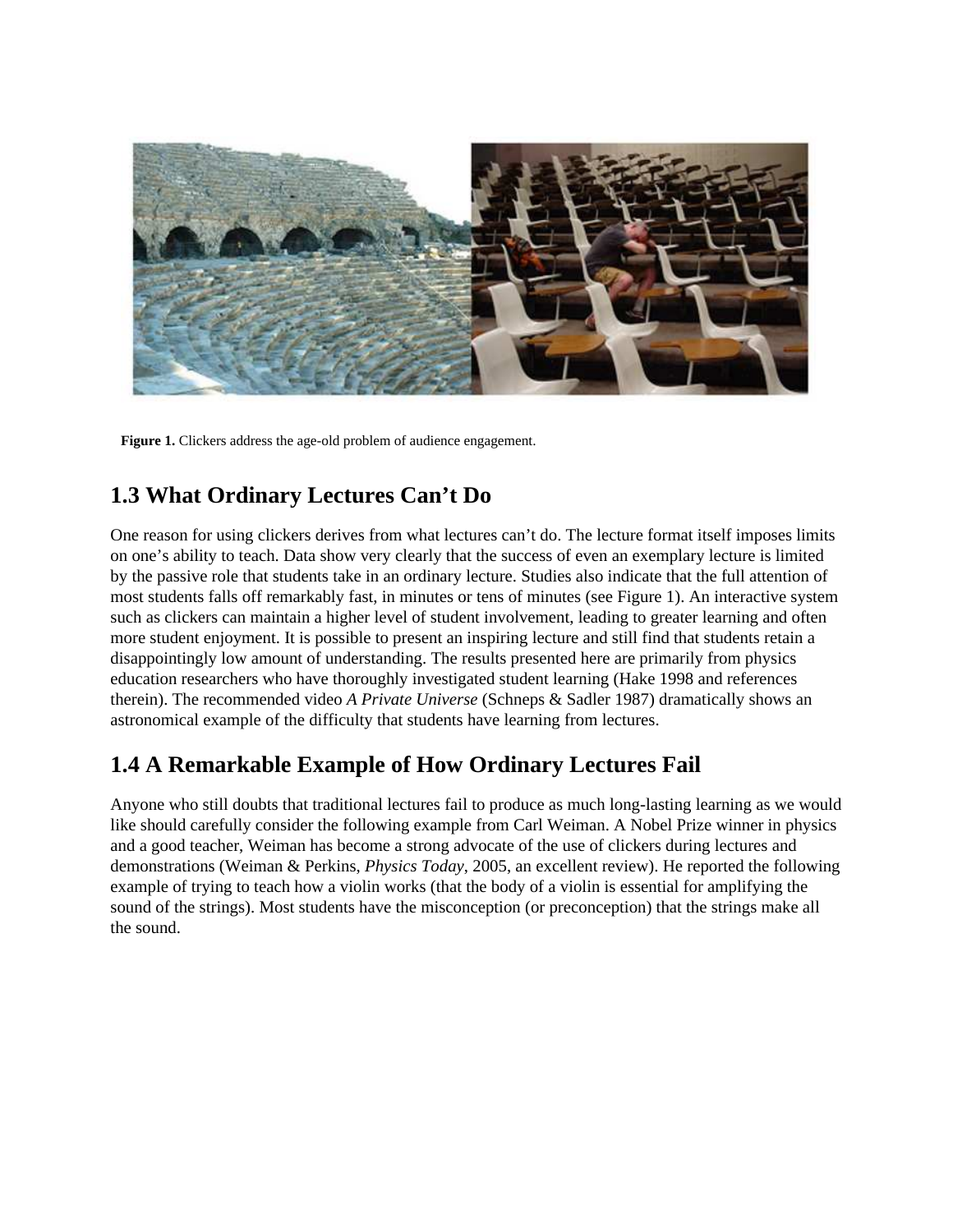Explaining about sound and how a violin works. I show class a violin and tell them that the strings cannot move enough air to produce much sound, so actually the sound comes from the wood in the back. I point inside violin to show how there is a sound post so strings can move the bridge and the sound post causes back of violin to move and make sound. 15 minutes later in the lecture I asked students a question—the sound they hear from a violin is produced by 1. mostly strings, 2. mostly by the wood in the violin back, 3. both equally, 4. none of the above.

What fraction of students do you think answered the multiple-choice question correctly?

- a) 0%
- b) 10%
- c) 30%
- d) 70%
- e) 90%

The correct answer was b. Only 10% of the students answered correctly, 15 minutes later in the same lecture! Explaining what causes the sound in a stringed instrument, like explaining the seasons, is particularly difficult because most students enter with the wrong idea in their minds. Nevertheless, the example illustrates the limitations of a traditional, passive lecture. When Weiman augmented his violin lesson with peer discussion (section 5) and a clicker question and tested students a week later, the majority gave the correct answer.



**Figure 2.** After being told that the body of a violin is essential for amplifying the sound of the strings, 15 minutes later, only 10% of students answered a related question correctly.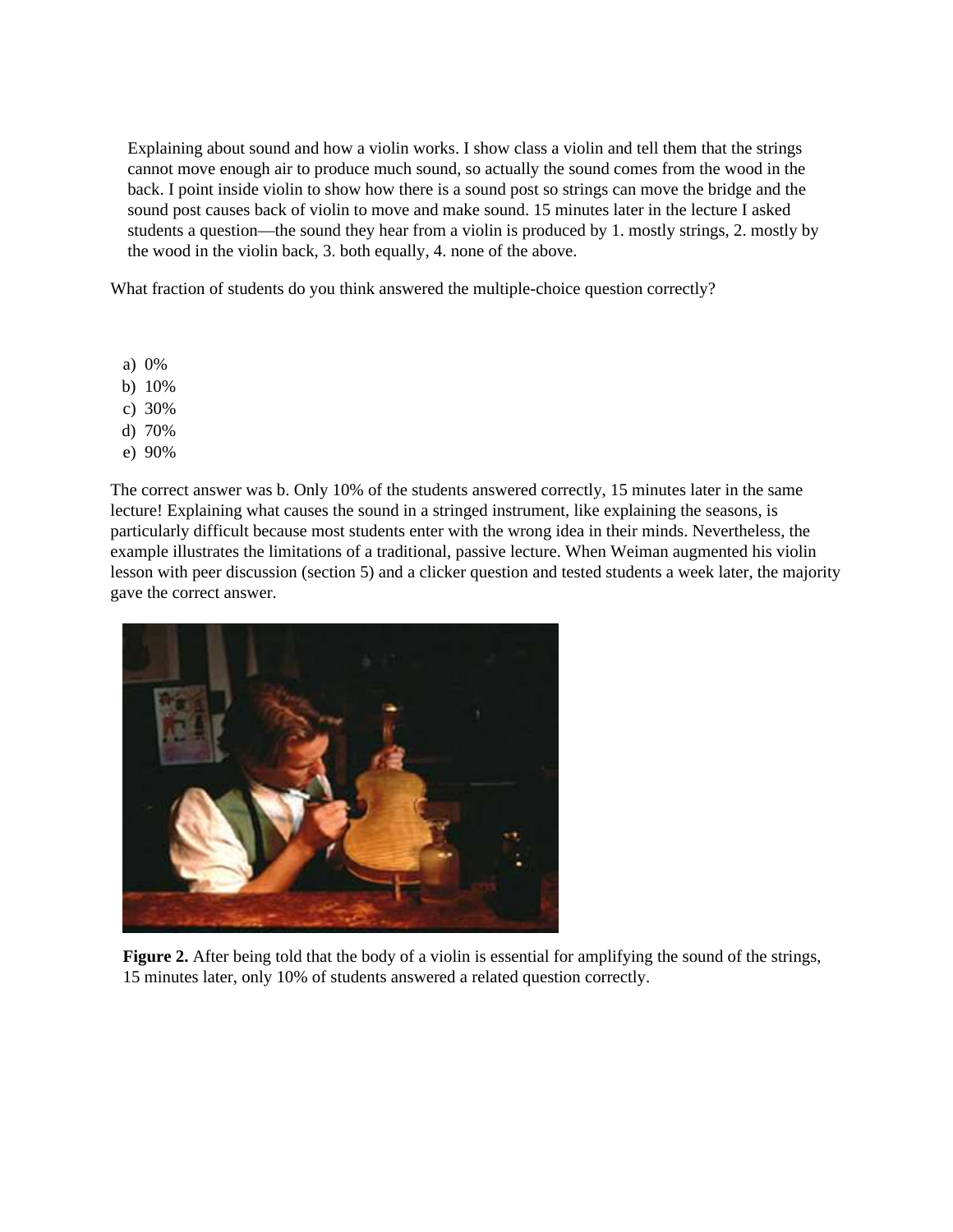#### **2. HOW DO CLICKERS WORK?**

Here's how the clicker system works. Each student has a transmitter (clicker) that looks very much like a small TV remote control (Figure 3). The clicker has a number of buttons, typically labeled a, b, c, d, and e. The classroom has one or more wall-mounted receivers that pick up the signals generated when a student pushes one of the buttons, and a computer equipped with software to record each student's response. Results are presented without student names attached, typically as a bar chart that can be projected in front of the class to show the percentage of various answers. Some transmitters work at infrared frequencies, some at radio (RF). Systems from different manufacturers are not compatible with each other.



**Figure 3.** Infrared transmitters (top) and radio (RF) receiver and transmitter (bottom).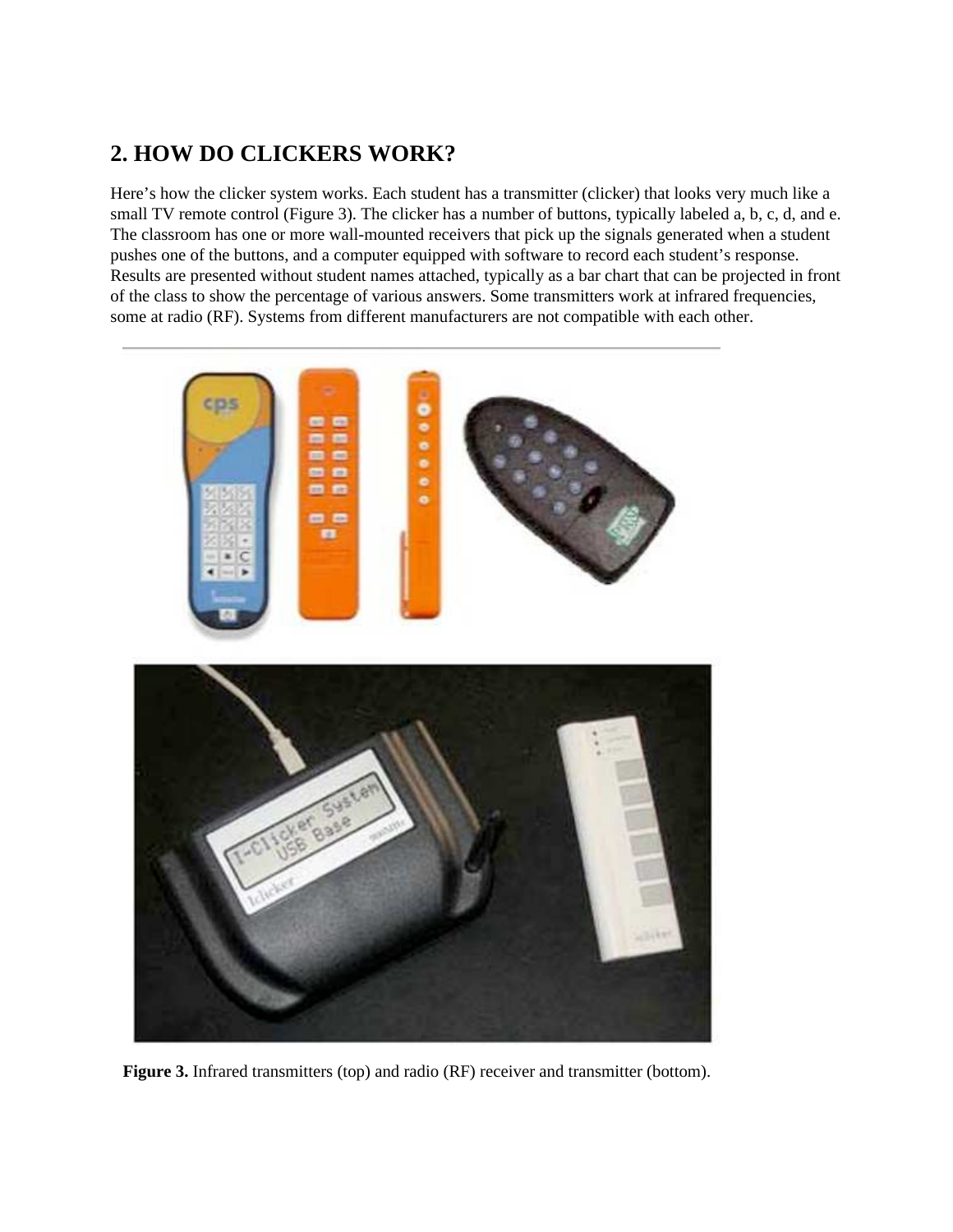In use, a multiple-choice question is put in front of the students. It can be in PowerPoint, Microsoft Word, or other formats, or simply written on a board or shown on an overhead projector. In the system shown in Figure 4, a green button is selected to start collecting student responses. To stop collecting and show the results, a red button is selected.



**Figure 4.** Typical data collection screen and results screen. These are usually shown to the class with an LCD projector.

## **2.1 Cost of Clicker Systems**

Infrared clickers typically cost around \$25. Campus stores add a markup to the price. Discount coupons may be ordered with many astronomy textbooks that give a rebate of around \$25 to students who return the coupons. In most cases, the coupons must be requested when ordering textbooks. Receivers cost between \$200 and \$300. Current infrared receivers can handle about 50 students. The limitation is how many responses can be counted per second. A classroom for 200 students would need between four and six receivers, and these must be dispersed around the room because with an infrared clicker, students must point the transmitter at the receiver. The angle of acceptance is wide, but the receiver should be in front of the students so that they don't have to turn around to register their responses. The common IR system from H-ITT (http://www.h-itt.com) is simply wired with Ethernet cables. Half a dozen receivers, plus cables, plus installation add up to a cost of several thousand dollars for a large lecture hall.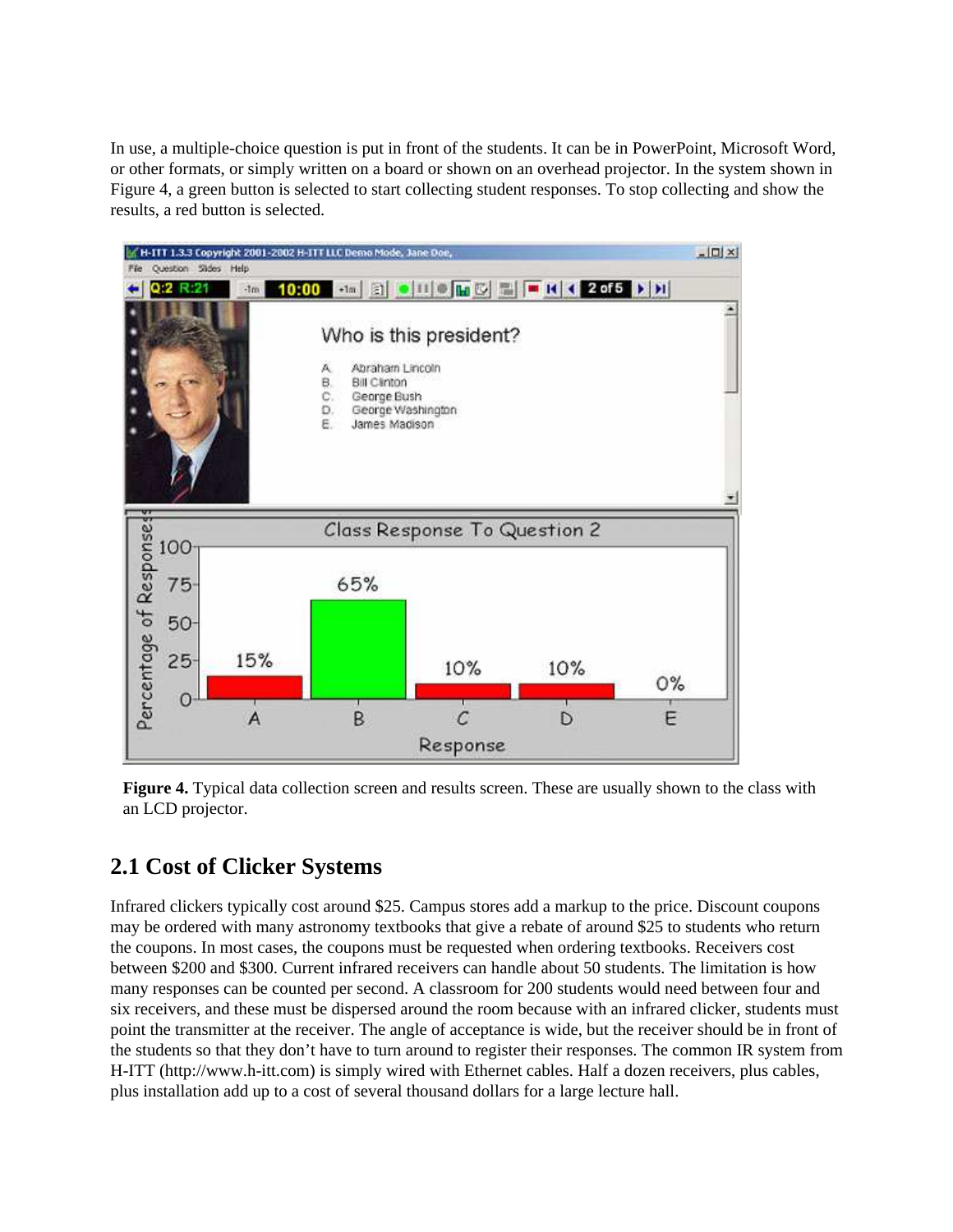Radio (RF) systems have the advantage that they do not require that receivers be mounted on the classroom wall. The single small receiver has an antenna, and it may sit right next to the instructor's computer anywhere in the room. It can handle 500–1,000 students. Students do not have to "point" their clickers to be counted. The popular system eInstruction [\(http://www.einstruction.com\)](http://www.einstruction.com/) sells RF clickers for \$15. Students pay a registration fee of \$35 if a university has standardized on eInstruction products for all classes, or \$50 if it has not. The new company iClicker [\(http://www.iclicker.com\)](http://www.iclicker.com/) was started by professors from the University of Illinois physics department. They produce only RF clicker systems. Clickers sell for \$25, and there is no registration fee. The small receiver is convenient and portable.

#### **2.2 Registration and Data Collection**

Most instructors want to associate particular answers with the students who gave them in order to give credit and track progress. In that case, students must register their clickers so that the unique serial number each clicker carries is associated with a particular student.

Students register their clicker ID along with their name and student ID. This can be done via e-mail; clicker software systems typically have a program that automatically reads registration e-mails if they are written in a specified format. Registration can also be done at a Web site. No matter how it is done, students register during the first few days of class. An example of Web site registration is shown in Figure 5.

| Class:                                                                                                                      | None |
|-----------------------------------------------------------------------------------------------------------------------------|------|
| First Name (No spaces)                                                                                                      |      |
| Last Name (No spaces)                                                                                                       |      |
| 9 digit Student ID (No spaces or dashes)                                                                                    |      |
| Re-Enter your Student ID:                                                                                                   |      |
| Numerical Clicker ID (No spaces or dashes)<br>Look under the battery cover.<br>Enter the numbers only, not leading letters. |      |
| Re-Enter your Clicker ID:                                                                                                   |      |
| Your email Address:<br>Only .colorado.edu emails are permitted                                                              |      |

**Figure 5.** Sample Web site clicker registration.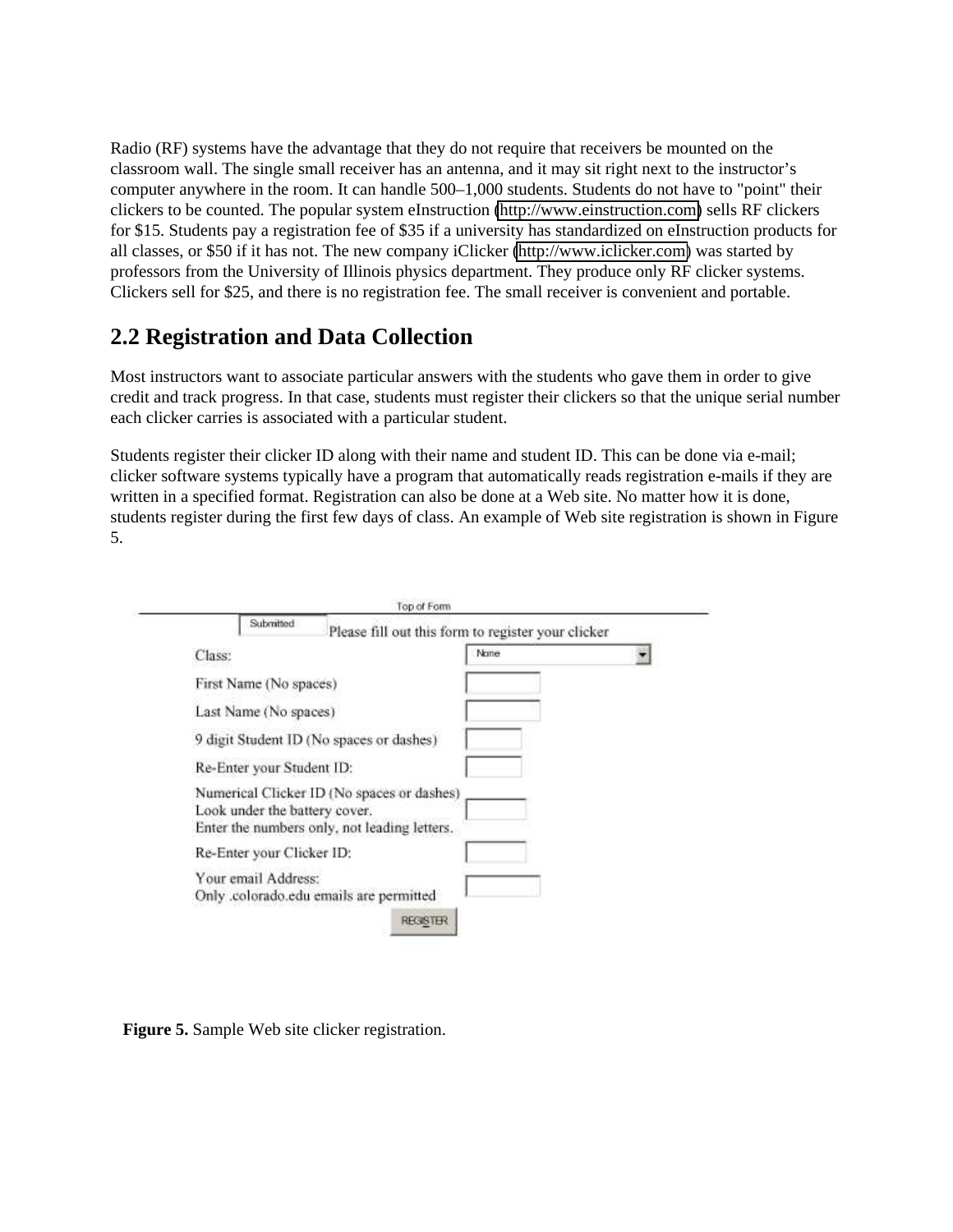This Web site generates a list of students and their clicker IDs for use with the clicker software. Note that students are asked to enter their student ID and clicker ID twice; if either number is off, the student will not receive credit. Careful registration is essential, or students will approach the instructor weeks into term and say, "Your system isn't giving me credit for my clicker answers." These kinds of problems are time consuming to solve, so it is important to be accurate right from the start, no matter what procedure is used to register students.

In old-style systems, students have to find their clicker IDs on a screen to know their answer has been counted (Figure 6). In RF or 2-way IR systems, the receiver sends a signal back to a student's transmitter when his or her response has been counted, lighting an LED and eliminating the need to look for a number.

| <b>Gold</b> Ray |                                    |          | In Engineer 2001 2004 in 17111 Chinango 181 Section 1, Au- |     |                    |             |             |            | <b>STAR</b> |
|-----------------|------------------------------------|----------|------------------------------------------------------------|-----|--------------------|-------------|-------------|------------|-------------|
|                 | <b>CLARING SIDNE</b><br><b>PHR</b> | $-09.42$ | ٠<br>Hille I                                               | iii | bel w <sup>r</sup> |             |             | $+111$     |             |
|                 |                                    |          |                                                            | 025 |                    | 028         |             | 022        | 005         |
|                 |                                    | 029      | 015                                                        |     |                    | 017         |             |            |             |
| $018$           |                                    |          | 023                                                        |     |                    |             |             | o          | 006         |
|                 |                                    | 107      |                                                            |     | 056                | 631         | 148         |            | 089         |
| <b>OSS</b>      | 607                                |          | 135                                                        | 40. | 136                |             | 132         | <b>Cos</b> |             |
| 192             |                                    |          |                                                            |     | 055                | -128        |             | 155        |             |
|                 | 113                                | 126      |                                                            |     | 051                | 165         | cos         |            | 197         |
| 191             |                                    | 053      | 109                                                        |     | 156                |             |             |            |             |
|                 | 133                                |          | 193                                                        | 684 |                    | <b>COLD</b> | <b>CALS</b> |            |             |
|                 |                                    | 671      |                                                            | t 2 | 118                |             |             | 165        |             |
|                 | 155                                | 161      | 033                                                        | 117 |                    | 139         |             | 185        | 078         |
|                 | 115                                |          | 079                                                        | 105 |                    |             | CHO         | 177        | 075         |
|                 | 183                                | 172      | 194                                                        |     |                    | 159         |             |            |             |
| 171             |                                    |          | 198                                                        | m   | 051                |             | 116         |            | 041         |
|                 |                                    | (83)     |                                                            |     |                    | 183         |             |            | 163         |
| 347             |                                    | DG1      |                                                            |     |                    |             |             | 055        |             |
|                 |                                    | 142      | 037                                                        |     |                    | 043         |             |            | 058         |
| <b>TGS</b>      | m                                  | $-140$   |                                                            | 106 | 173                | 006         |             |            |             |
| 119             |                                    |          |                                                            | 693 | 065                | 141         | 121.        |            |             |
|                 |                                    | 182      | 082                                                        | 522 |                    | 111         | . .         |            |             |

**Figure 6.** This screen shows who has been counted.

#### **2.3 Grading**

Any grading of student responses is done separately, not as a part of data collection. You use data analysis software, provided free by the clicker company, that assigns whatever grades you specify. You might assign 1 point for the correct answer and 0 for any other. Many instructors prefer to give partial credit for wrong answers. I concur. I give 1 point for wrong answers and 2 points for correct ones. Why? My questions are not easy, and one of my main goals is to get more student participation. When students know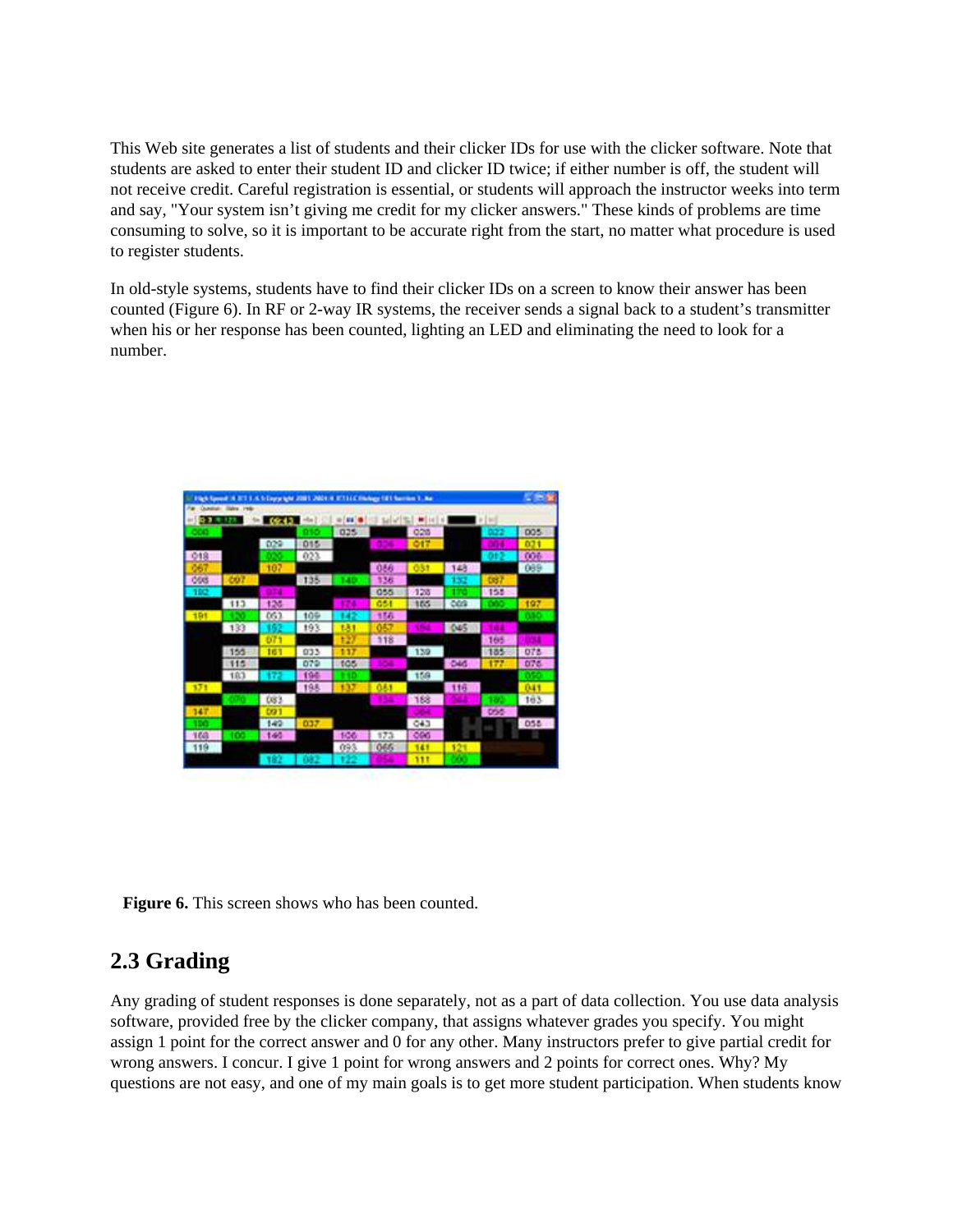they get substantial credit for contributing, they are less afraid to give an incorrect answer.

Clicker responses do not have to be graded, but most students feel that when they have done work, they should receive a grade. Most instructors have clickers represent about 10% of the total class grade. Students usually take their clicker grade very seriously—sometimes even obsessing over it—perhaps because it is concrete and they see it every class, unlike exams. As discussed in section 5 on potential problems, it is essential that you explain why you are using clickers and what you expect from the students when they use the clickers.

#### **3. WHAT RESULTS CAN YOU EXPECT IF YOU USE CLICKERS?**

#### **3.1 Student Attitudes**

Students overwhelmingly like clickers, unless you make some of the mistakes described in section 5. Reasons typically cited by students include the instant feedback for them and for the professor, breaking up the lecture with something interesting, and allowing them to participate. Figure 7 is based on student responses from the University of Massachusetts Amherst, where 8,000 clickers are in use (Rogers 2003).



#### My experience has been positive and I encourage you to keep PRS

Figure 7. Student response to clickers is usually strongly positive.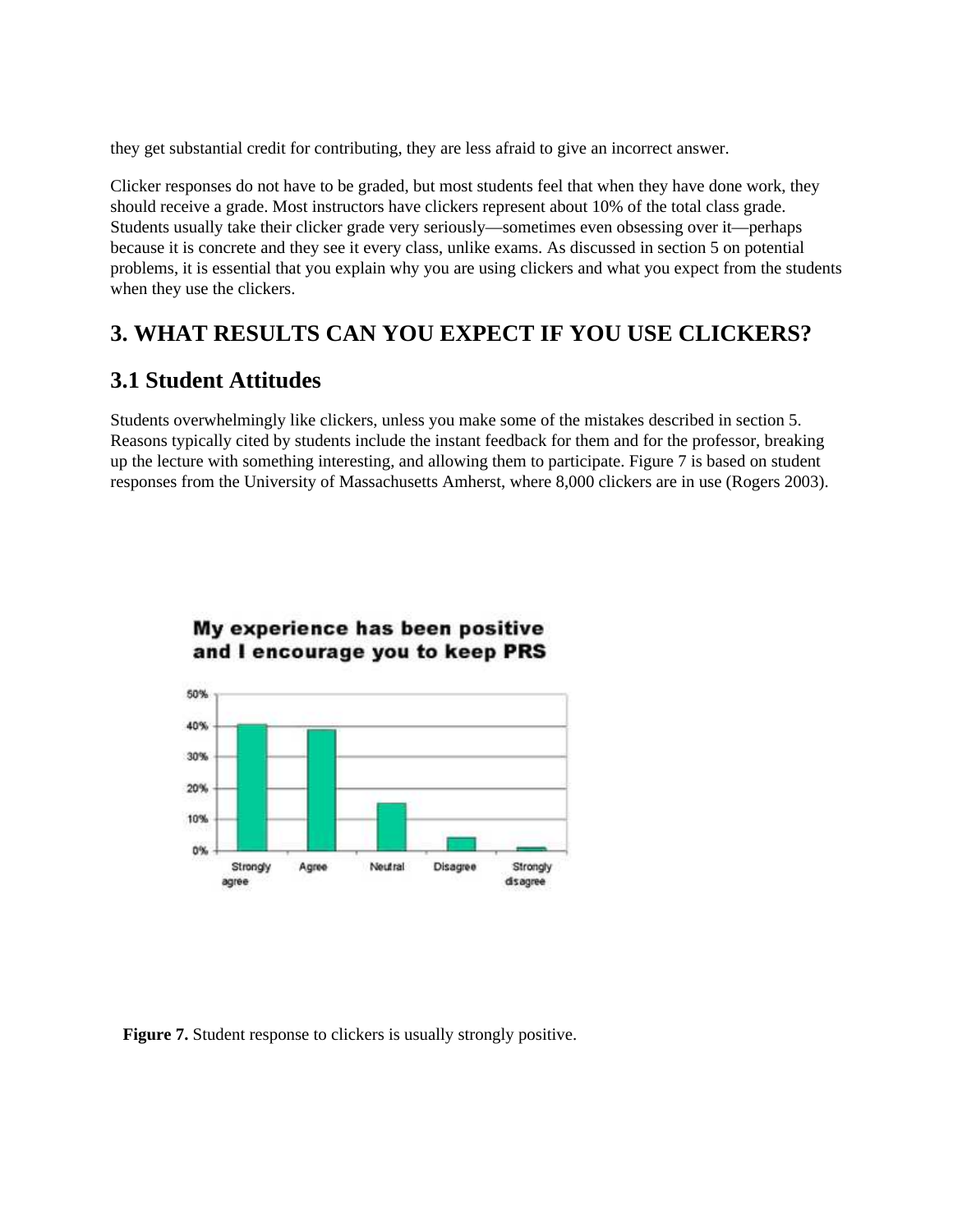Trees and Jackson (2003) surveyed 1,500 clicker users. Their key findings include:

- Most students think that clickers give them valuable feedback.
- Many students enjoy the interaction that clickers provide.
- A group of students dislikes clicker use.
- Explaining how clicker use can benefit students and how it supports your class goals improves students' attitudes toward using clickers.

Some students say that they would prefer to remain anonymous and dislike using clickers. In response, some instructors argue that these are students who would prefer a class that allows them to pass by memorizing what the instructor says and feeding that information back on tests without ever having to demonstrate conceptual understanding or explain themselves to another student. Regardless, it is important to explain to all students why you are having them use clickers. Section 5, on avoiding potential problems, suggests how.

Table 1 shows the Trees and Jackson (2003) data disaggregated into three astronomy classes, two communications classes, and two physics classes. In this survey, 5 corresponds to *strongly agree* and 1 to *strongly disagree*. Each class typically had 200 students. Note that these are self-report data and represent what students *think* the clickers did for them. Measured learning gains are reported in the next section. Scores are on a scale from 1 (lowest) to 5 (highest).

**Table 1.** Student responses to a large survey of clicker use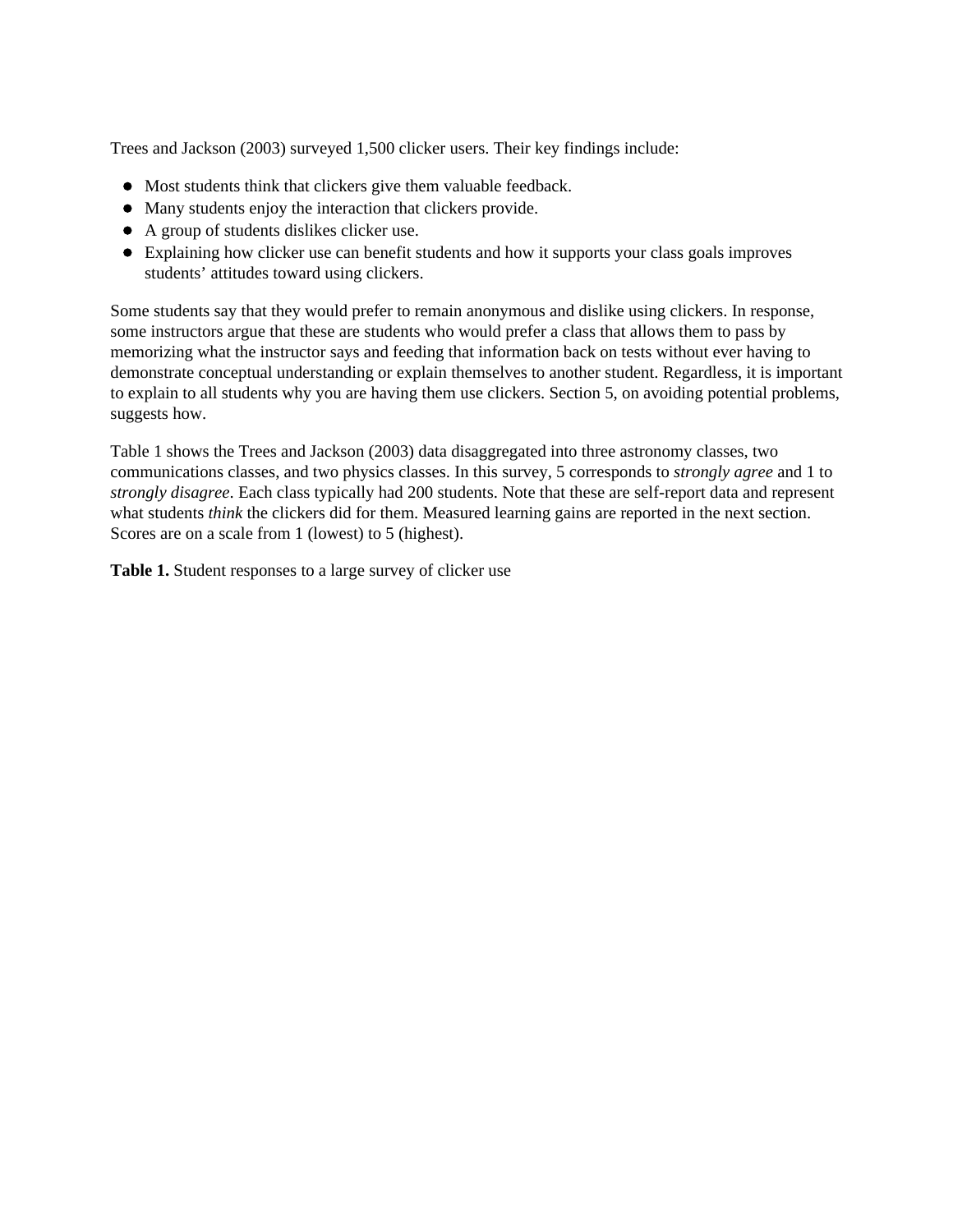| <b>Results: Student Perceptions</b>                                                             |         |              |              |              |             |             |             |             |  |  |  |
|-------------------------------------------------------------------------------------------------|---------|--------------|--------------|--------------|-------------|-------------|-------------|-------------|--|--|--|
|                                                                                                 | Overall | <b>ASTRO</b> | <b>ASTRO</b> | <b>ASTRO</b> | <b>COMM</b> | <b>COMM</b> | <b>PHYS</b> | <b>PHYS</b> |  |  |  |
| <b>Learning Processes</b>                                                                       |         |              |              |              |             |             |             |             |  |  |  |
| 1. By using clickers in this class, I got feedback on my understanding of class material.       |         |              |              |              |             |             |             |             |  |  |  |
| Mean                                                                                            | 3.62    | 3.99         | 3.69         | 3.55         | 2.46        | 2.85        | 4.43        | 3.92        |  |  |  |
| 2. Clicker questions helped me to know how well I was learning the material.                    |         |              |              |              |             |             |             |             |  |  |  |
| Mean                                                                                            | 3.57    | 3.88         | 3.70         | 3.48         | 2.60        | 2.86        | 4.30        | 3.79        |  |  |  |
| 3. Clicker questions were helpful for preparing me for the exams in class.                      |         |              |              |              |             |             |             |             |  |  |  |
| Mean                                                                                            | 3.27    | 3.66         | 3.24         | 2.81         | 2.29        | 2.63        | 4.02        | 3.50        |  |  |  |
| <b>Classroom Culture</b>                                                                        |         |              |              |              |             |             |             |             |  |  |  |
| The use of clickers helped my experience in this class to be more like that of a smaller class. |         |              |              |              |             |             |             |             |  |  |  |
| Mean                                                                                            | 3.10    | 3.54         | 3.17         | 2.94         | 1.89        | 2.53        | 3.76        | 3.46        |  |  |  |
| <b>Clicker Points as Motivation to Attend Class</b>                                             |         |              |              |              |             |             |             |             |  |  |  |
| Earning clicker points motivates me to come to class.                                           |         |              |              |              |             |             |             |             |  |  |  |
| 4 agree                                                                                         |         | 29%          | 27%          | 24.5%        | 29%         | 27.5%       | 28%         | 24%         |  |  |  |
| 5 agree<br>strongly                                                                             |         | 55%          | 50%          | 41.5%        | 22%         | 28%         | 47%         | 62%         |  |  |  |
| Total                                                                                           |         | 84%          | 77%          | 66%          | 51%         | 55%         | 75%         | 87%         |  |  |  |

It can immediately be seen that student opinion about clickers is much more positive in the astronomy and physics classes than in the communications classes. The former classes were taught by instructors who had used clickers before, but the communications faculty had little clicker experience and minimal practice time. Astronomy and physics faculty explained the reason for clicker use in some detail, used more clicker questions, and made their use more central to the course. These differences should serve as a warning to those contemplating clicker use for the first time! Additional warnings are given in section 5.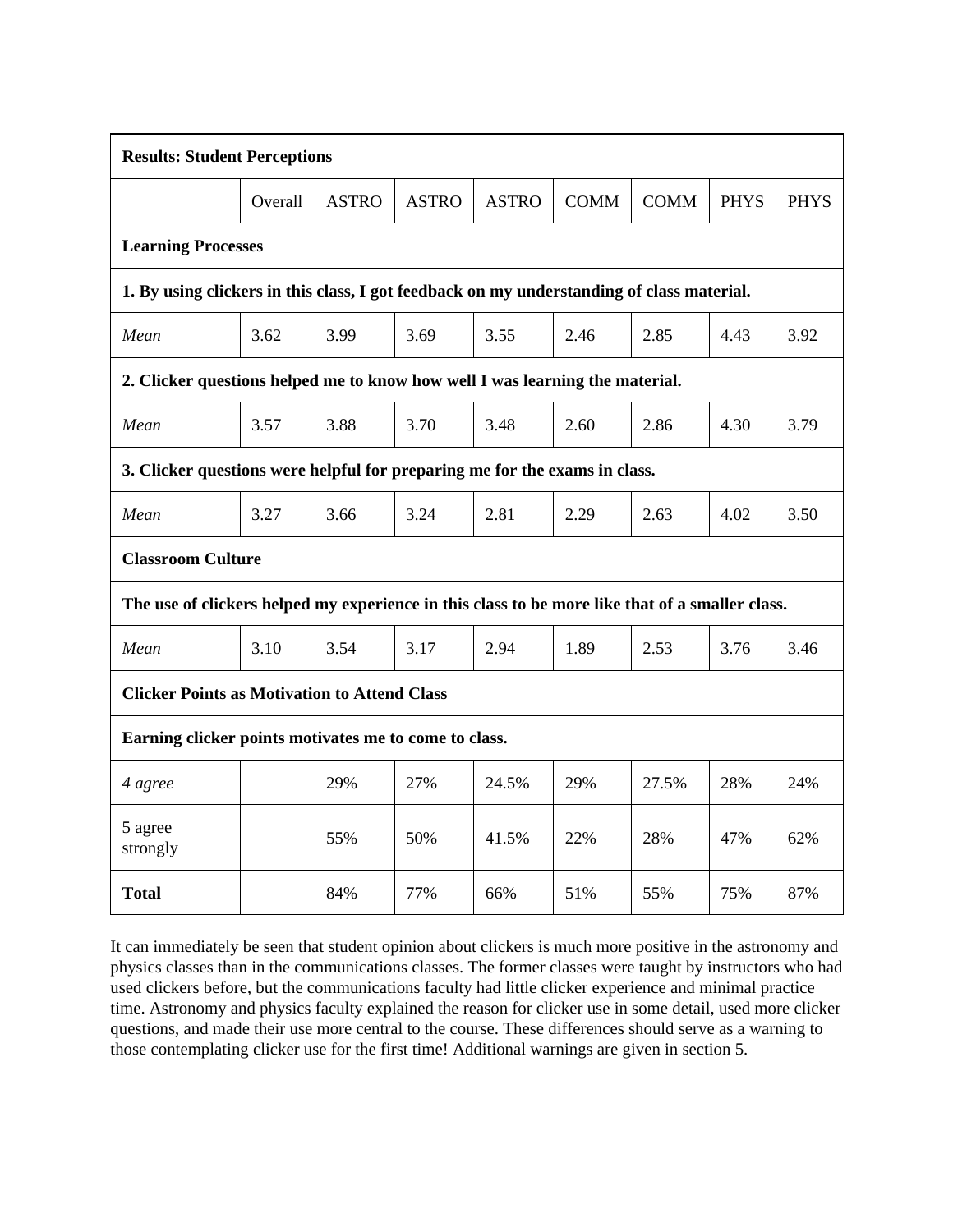#### **3.2 Learning Gains**

A large body of research shows that classroom methods that make students active result in substantially greater learning than pure lecturing does. Clickers are a relatively easy way to introduce an active learning component into a large lecture class. Clickers are particularly effective with peer discussions (Mazur 1997), as described in section 4.

Those of us who have aspired to the Carl Sagan model of inspiring teaching may find it difficult to accept that students learn significantly more if during part of our classes we are completely silent and let the students do the talking, thinking, and teaching. Nevertheless, that's what the data show. Hake (1998) used the Force Concept Inventory (FCI) to survey the learning gains of 6,000 students in 62 physics classes in a number of institutions. Because students start with different levels of knowledge, results are reported as normalized learning gains. Normalized gain is the fraction of possible improvement a student achieves; 1.00 means that he or she learned everything that was taught. A key result from Hake's article is reproduced here, where T marks courses taught only with traditional lectures, and IE marks courses taught with a variety of interactive methods (Figure 8).





In even the best traditional lecture courses, students only learned about 30% of the new concepts taught. Even the worst of the more interactive classes produced greater student learning than most of the lecture classes. Hake also found that the poorest interactive results all came from classes in which the instructor was not well trained in interactive methods or if there were serious equipment problems. Such problems are addressed in section 5.

*Using clickers does not mean that your class will immediately achieve the results of an interactive education course*. The Hake data are for physics classes, many of which included labs and were developed over many years to encourage student thinking. Some, though, used peer interaction with clickers (Mazur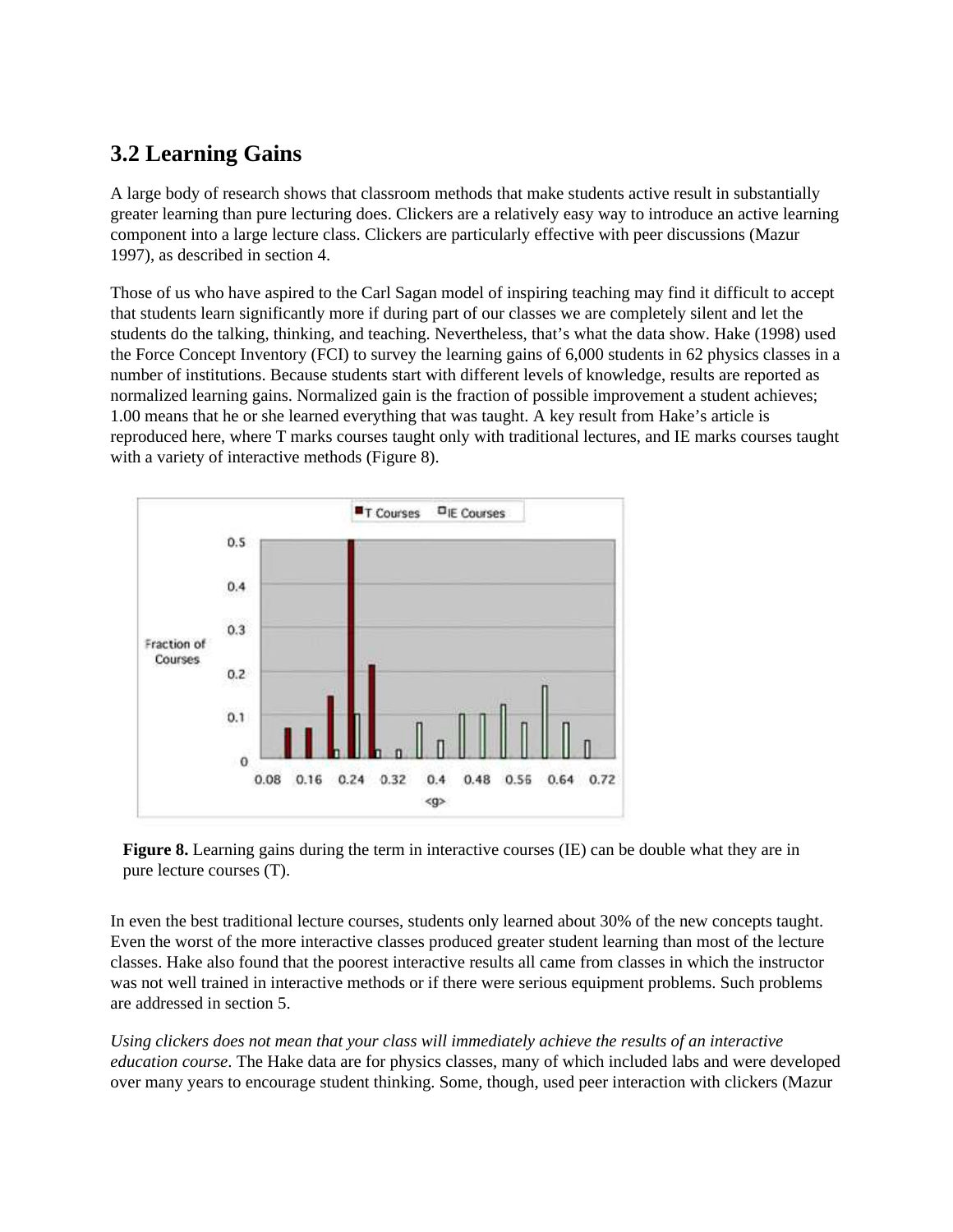1997). Clickers are especially well adapted to this.

Byrd, Coleman, and Werneth (2004) reported the use of clickers and student-student interaction in an astronomy class that was taught one year in conventional lecture style, a second year with cooperative quizzes in which students could work together before submitting a quiz, and a third year that was like the second except that clickers were used to collect quiz answers. The convenience of clickers permitted more quizzes with less overhead time. Class average on a closed-book final exam was 57% the first year, 80% the second, and 83% the third. Most of the learning gains were realized without the clickers, presumably from the students engaging with each other. However, clickers made the process of recording student answers much easier. This is very similar to Mazur's (1997) peer instruction experience described in section 4. Mazur had students debate with each other before answering conceptual questions posed in class, and he did this for several years before clickers were available. Year after year, he observed significant learning gains compared with when he taught the same classes with unbroken lectures. Mazur now routinely uses clickers because it makes collection of students' responses so much easier and faster. Additionally, students now see results immediately in class, rather than having to wait for answers to be graded and handed back.

#### **4. CLICKERS AND PEER INSTRUCTION**

Particularly good results are achieved when clickers are used in conjunction with peer discussions. Peer instruction is based on two ideas: (1) ask conceptual questions that probe students' understanding of a topic, and (2) get students to discuss (argue, debate) and try and convince each other of the correct answer.

Mazur has used this approach at Harvard since the early 1990s. His book, *Peer Instruction, A User's Manual* (1997), is highly recommended. Mazur attributes his students' impressive learning gains to this procedure, in which they teach and debate with each other. The present author experimented with peer instruction in astronomy classes at the University of Chicago in the mid-1990s and surveyed student attitudes, documenting very positive results (Duncan 2005, 2006). Both instructors now use clickers to facilitate peer learning.

Conceptual clicker questions are ideally suited to peer instruction because complex calculations are generally not necessary. Here's an example:

- 1. If you were on the Moon, would the Earth
	- a) Show no phases
- b) Show phases that are the same as the Moon's (when it is full Moon it is full Earth, etc.)
- c) Show phases opposite to the Moon (when it is full Moon, it is new Earth, etc.)
- d) None of the above

For a student to answer the question correctly, he or she must conceptually understand the idea of phases. Memorization will not suffice because phases of the Earth are not discussed in most textbooks.

If it is important to you that your students understand a concept, ask a clicker question before and after you teach it and include peer instruction in between. Conceptual questions are particularly effective when about half the class understands the correct answer; Mazur considers 40%–80% a good range. If too few answer correctly, you need to do further explaining before proceeding, or student discussions will falter.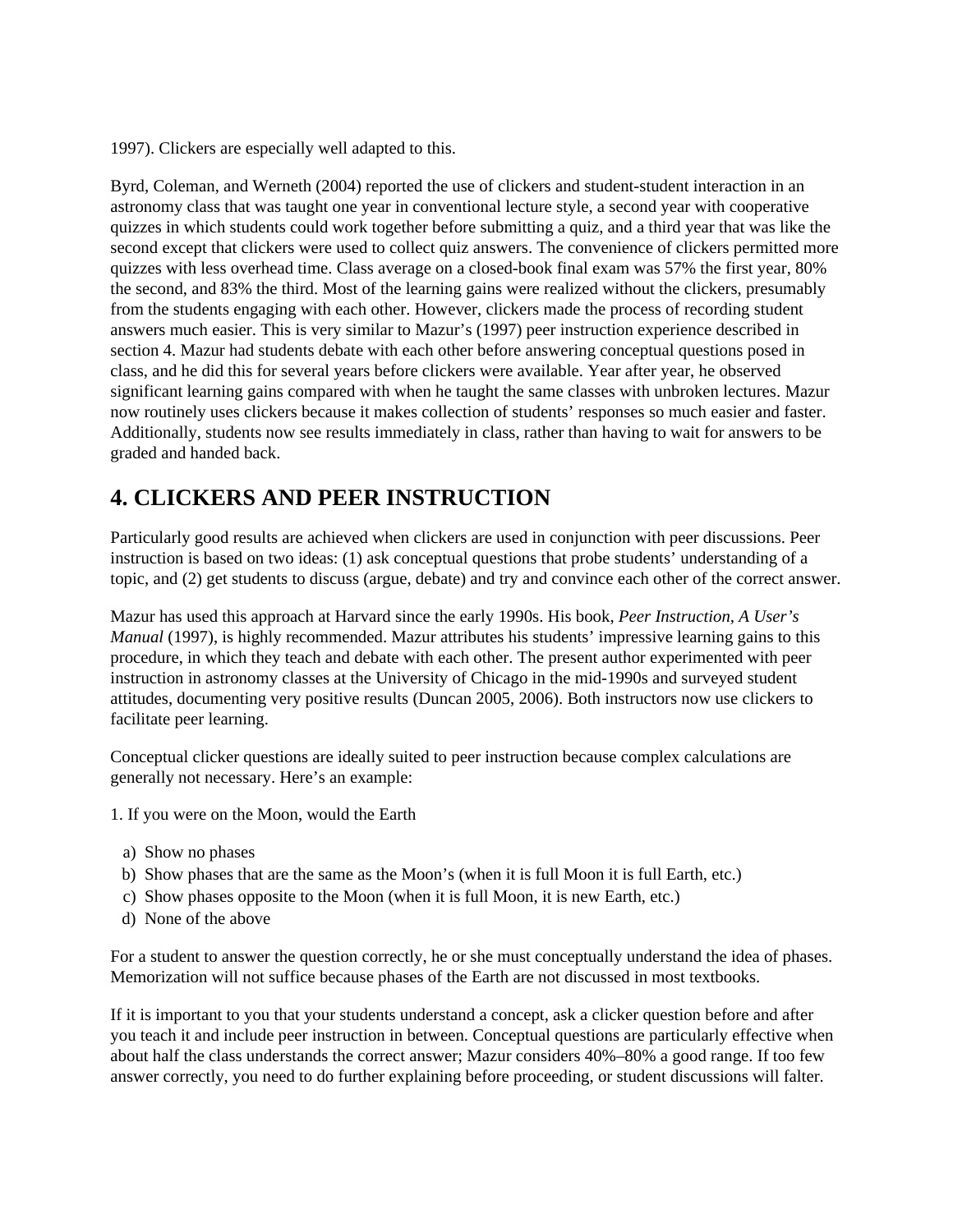And if almost all students understand the concept, you may choose to move on. Otherwise, you proceed to step 2 of peer instruction: Ask your students to turn to their left and right in the lecture hall, form a group of three, and convince each other which answer is correct. Tell them how much time they have (e.g., two to three minutes) and that you will ask the clicker question again at the end of that time. It is essential that you explain how you expect peer discussion to work before trying it. In particular, if you give partial credit to encourage student participation, as recommended in section 2.2, students must know this.

The first few times, the procedure will seem strange to them because they have been told for years to be quiet in class! After practice, your biggest problem will be getting them to stop. The ambience of the classroom changes dramatically, becoming something like that of the introductory cocktail party at a professional scientific meeting! There are dozens of simultaneous conversations, and if your questions are good, some become quite passionate. Your classroom becomes much louder and more chaotic than you have ever seen it. Your students are all talking about science.

Many instructors find that initially, the most difficult part of peer instruction is standing silently before a large class. Students are doing lots of talking, you are not. Your role has changed from the "sage on the stage" to the "guide on the side," and it takes considerable self-confidence to move from the role of an expert to that of a provocateur. Students will encourage you to tell them the answer. That is what they are used to, and it is easier than having to figure out the answer themselves. Teaching this way may be more difficult if you are a dynamic speaker or have won teaching awards, because these are almost always given based on what the teacher does rather than on how much the students have accomplished— something that is much harder to measure. On reflection, though, isn't student learning something we are trying to maximize? And as good, data-based scientists, it is difficult for us to argue with the findings of Mazur and the many physics education researchers who have demonstrated the strong correlation between more active students and better long-term learning.

In peer discussion, students are being taught by nonexperts—other students—and it may seem counterintuitive that they could learn more from peers than from us. The words of one of Mazur's articulate students are instructive: "Professor Mazur is a good and dedicated teacher and he is very smart. But it is clearly better to learn from one of my classmates, because they think more like me" (Mazur, private communication, 2004). Peer instruction doesn't replace our teaching, it augments it. And the use of clickers makes students commit to their answers and gives them immediate feedback.

For some of us, it is difficult to separate our personal experience when we were students from that of our students today. We were typically students who took notes, worked on difficult problems at home, and perhaps even formed study groups and discussed difficult ideas with our classmates, all on our own. In other words, we were active learners and we succeeded, but it is important not to conclude that what was sufficient for us is necessarily the best way for all students to learn. Data show that peer instruction tends to significantly improve learning for all students, from above average to below average.

The compensation for giving up a sage-on-the-stage role is the new enthusiasm of your students. You will get more participation, more questions, and more variety. This can be quite refreshing, especially if you have taught the same class many times. While the students discuss their clicker questions, you can circulate throughout the room and listen to their arguments. This will bring you new insight into their thinking, and it is sometimes quite eye-opening.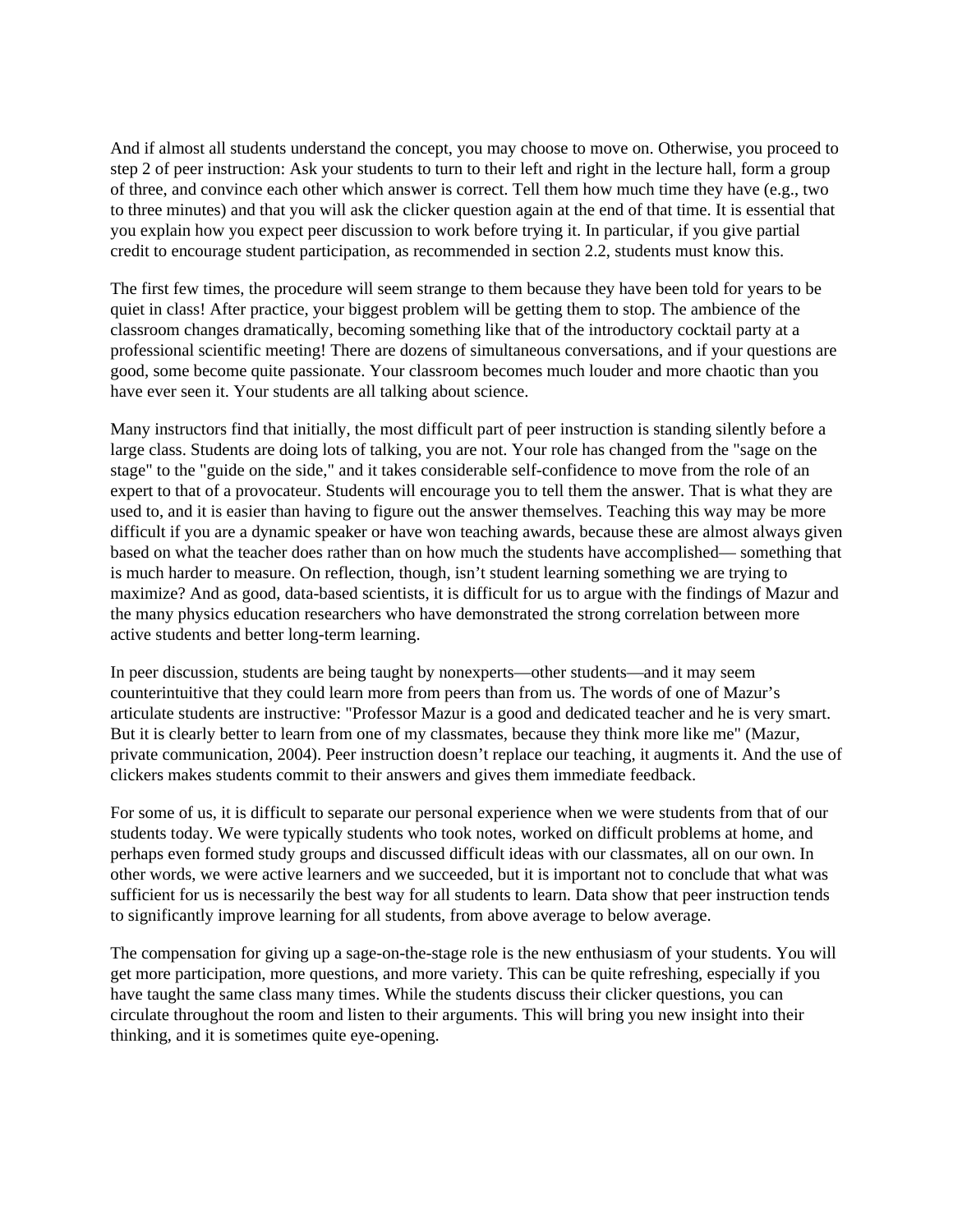The best peer instruction carefully integrates into the overall curriculum the conceptual questions that students are asked to discuss and answer. Midterms and finals should also be designed to test conceptual knowledge.

## **5. COMMON PROBLEMS AND RECOMMENDED SOLUTIONS**

#### **5.1 Technical Problems**

The failure rate for most clickers has decreased and is now perhaps a few percent per semester. Nevertheless, this means that you can expect a handful of failures. Companies readily replace bad clickers at no cost, but when a student registers a new clicker, the association of student ID versus clicker will change. Be prepared to handle that.

Students sometimes forget to bring their clicker to class, although as clickers become common, they are treated like pencil and paper—something you bring to every class. You may choose to accept a small number of submissions on paper and enter them later. Another common strategy is to tell the students that a certain number—say, between four and eight—of their lowest-scoring clicker answers will be dropped from their grade. Such a policy saves lots of time that otherwise would be spent dealing with student requests for a makeup due to personal problems.

## **5.2 Cheating**

Like almost any technology, clickers can be used to cheat. The most straightforward way is for one student to give another his or her clicker. One professor observed a student sitting near the front, using a handful of clickers belonging to his sleeping roommates. When questioned, he responded, "You didn't say we couldn't." An important step to preventing cheating is to discuss your expectations for clicker use and your grading policy. Point out that students in previous classes have said that they like how clickers give them feedback, help them learn, and get better grades on exams. However, this only works for students who think for themselves and actively participate in the discussions. Be explicit about the consequences of cheating.

## **5.3 Student Expectations**

Clickers alter the dynamics of your classroom, mostly in a positive way. But generations of students have entered large classes with the expectation that they would be anonymous unless they sat in front. Clickers change that. Absences from class are automatically recorded. Students can't easily hide in the back of a large lecture hall not paying attention (sleeping?) if every student is questioned and their answers recorded several times per class. Don't expect every student to welcome this change. It is essential that you discuss with students the benefits that clickers bring, otherwise they may concentrate on the disadvantages and be unhappy. If you give partial credit for wrong clicker answers as recommended in section 2.2, point out to students that if they regularly come to class and participate, they are almost certain to get a decent clicker grade.

The use of clickers with conceptually based questions and peer discussion strikes at an even more fundamental student expectation: that of what it means to learn. Unfortunately, there are still many science classes taught in such a way that students can memorize what the teacher says, repeat this back on an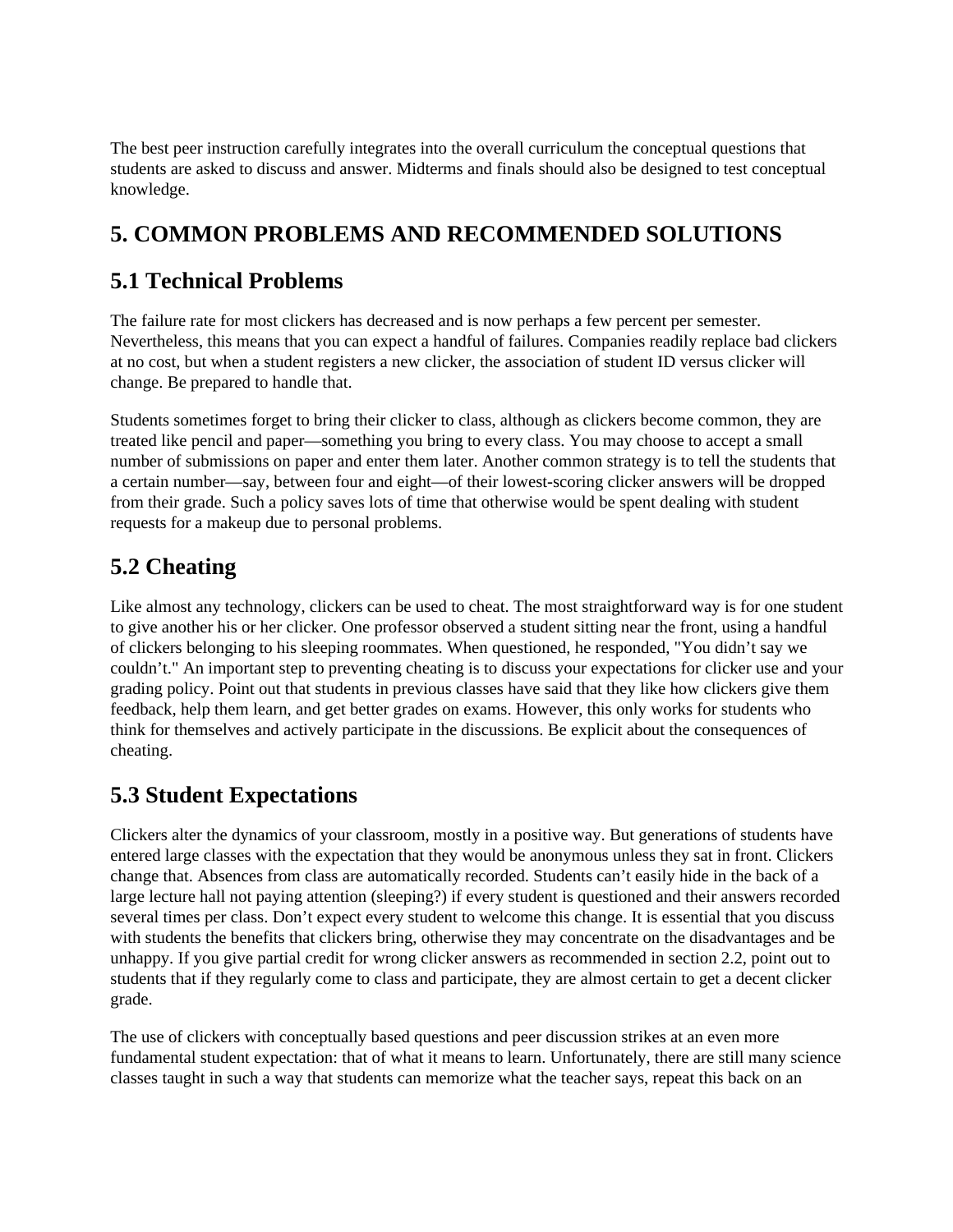exam, and get an excellent grade. Many students think that this is all there is to learning. They often think that they've mastered a subject. Scientists know that genuine understanding means you can take a concept and apply it to different situations or different kinds of problems, and explain it to someone else. Clickers make it relatively easy to test if students can do so. It is extremely useful to discuss, right at the start of the term, what you expect your students to know and what you expect them to be able to do with their knowledge.

#### **5.4 Instructor Discomfort and Lack of Preparation**

Doing two things at once is difficult! Even though clicker software is generally very easy to run, it can distract you from your teaching. It is very important to practice, and you may want to get a student or TA to run the clicker system. Although the software may only require clicking a green button and then a red one, adequate preparation will make life easier for the novice user. Practice with the system and with your TA before you try clickers in class.

Generating good conceptual discussion questions is another issue. Thinking up good, thought-provoking questions has never been easy, and with clickers, the quality of the questions you ask is important. Publishers are beginning to offer collections of clicker questions, and individual faculty members can exchange them as well.

It is certainly not necessary to use a lot of clicker questions all at once. Plan on using one or two per lecture in the beginning, see how that goes, and increase usage when you feel ready.

#### **5.5 Covering Less Material**

When you take three to five minutes for conceptual clicker questions several times each lecture, you will cover less material. But by engaging with the material more completely, the students will actually learn more. Because detailed studies show that students only learn about one third of what is covered in even the best lecture (see section 3.2), it makes sense to slightly reduce the material covered if the result is students learning more.

#### **5.6 Cost to Students**

As described in section 7, many astronomy texts can now be ordered with discount coupons that reduce the cost to students. However, in most universities, clicker adoption has occurred department by department. In many cases, different systems are in use, and these are incompatible with each other. The result is that students may have to buy several different clickers, increasing cost and inconvenience. The obvious solution is to communicate and coordinate with other campus departments. The University of Colorado has just produced an internal report (Dubson, 2006) that recommends adoption of one clicker system (probably RF) campuswide, with support from the university's A/V and computer staff.

## **6. ARE CLICKERS JUST ANOTHER EDUCATIONAL FAD?**

Anyone who has taught for years has seen many highly promoted innovations that were supposed to improve education. Most eventually disappear. Are clickers another fad? In the opinion of the present author, no. This opinion has nothing to do with the technology of clickers, which is not very different from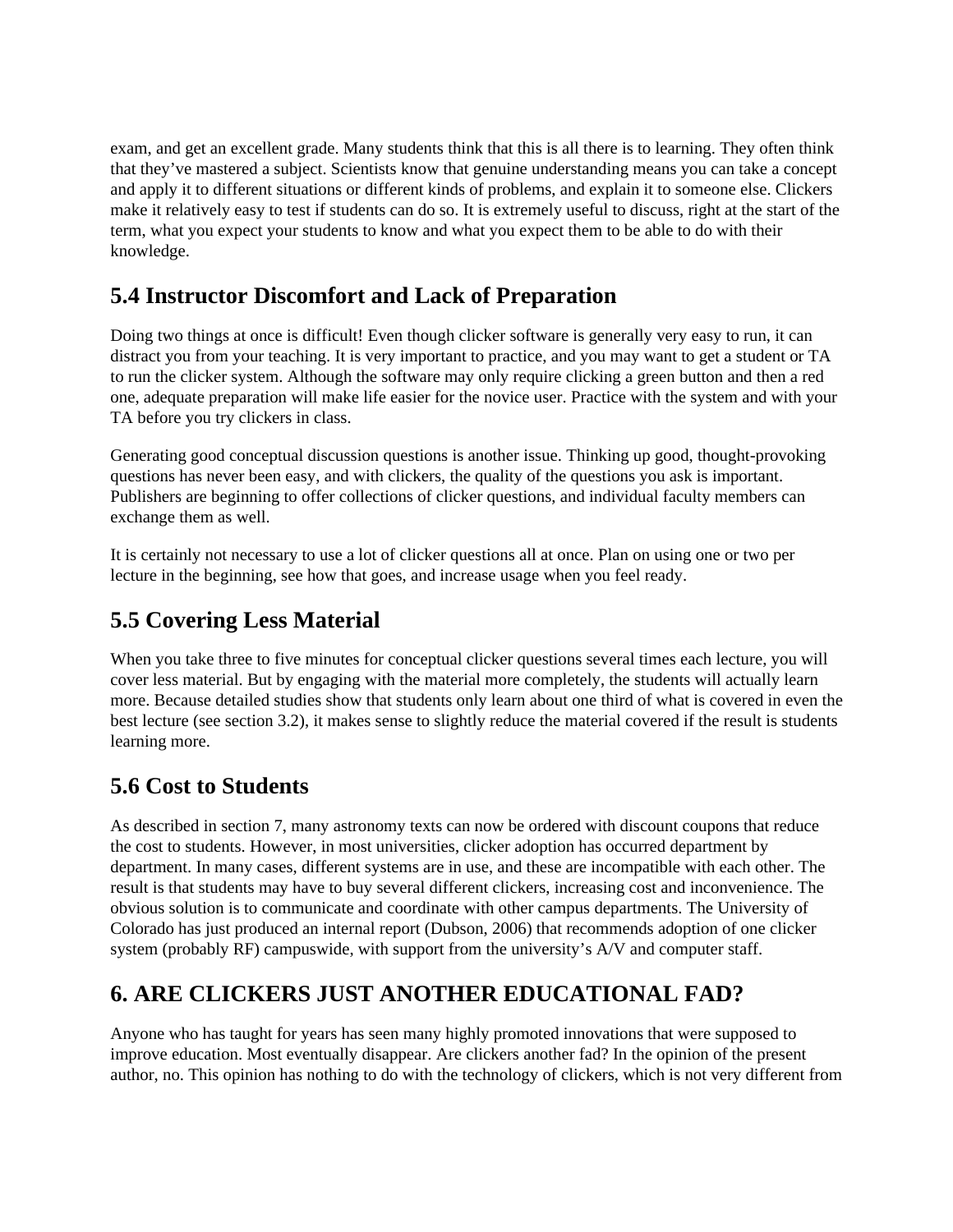that of TV remote control units that have been around for years. It is the functionality of clickers that is important. They address aspects of a class that are fundamental to learning, things that good teachers always want to do: assess what students are thinking, and engage students during class. In other words, they are appropriate technology.

It is essential to be clear about your own goals when teaching. Before working on the remodeling of Chicago's Adler Planetarium in the early 1990s, the author visited a wide variety of science museums to study how they created their programs. The best (Exploratorium, Ontario Science Center) always began by asking, "What do we want to accomplish, for what audience?" Technology was chosen to enable the desired outcome. Interestingly, this is very similar to the course development process advocated in the first article published in the *Astronomy Education Review* (Brissenden, Slater, & Mathieu, 2002). If your teaching goals include engaging students and being aware of what they are thinking, clickers will not be a fad, but rather a resource to always keep at hand. Of course, as section 5 warns, you need to use them purposefully to achieve your desired results.

## **7. MANUFACTURERS AND DISCOUNTS**

The classroom response system used at the University of Colorado is H-ITT, or Hyper-Interactive Teaching Technology [\(http://www.h-itt.com\)](http://www.h-itt.com/). Other popular systems include EduCue [\(http://www.EduCue.com\)](http://www.educue.com/) and eInstruction [\(http://www.einstruction.com\)](http://www.einstruction.com/), sometimes referred to by the name of their system, "CPS" (classroom performance system). These are usually one-way systems that transmit infrared signals. *One-way* means that students transmit a signal to the receiver; it does not transmit back. As described above, students need to check their transmitter's serial number on a screen to be sure their answer has been recorded.

A second type of classroom response system is "two-way," in which the receiver also transmits back to the student, confirming that the vote has been recorded. H-ITT now uses two-way infrared transmitters. Other systems transmit radio (RF) rather than infrared signals. Leading RF manufacturers include Reply (The Fleetwood Group, [http://www.replysystems.com\)](http://www.replysystems.com/), eInstruction, and iClicker [\(http://www.iClicker.com\)](http://www.iclicker.com/). If it is essential to confirm that all answers have been recorded (e.g., the administration of high-stakes tests or exams), a two-way system has obvious advantages over a one-way system.

Most companies provide their software at no charge. Although most instructors report that the software is relatively convenient to use and easy to learn, a significant minority disagree, and this opinion varies from system to system. It may be worth your while to download the software from a manufacturer before buying in order to evaluate it for yourself. The University of Colorado's original choice was influenced by ease of use of the software, but the lower cost (no classroom wiring) of RF systems is likely to mean a change (Dubson 2006).

Clickers can be purchased at reduced prices. There is a rapidly developing trend for textbook companies to include discount coupons redeemable by students who purchase clickers. These can be for \$25, nearly the full price of some clickers. However, textbooks must be ordered to have the discount coupons bundled with them. The clicker companies also sell the receivers used in the classroom. In most cases, the installation is relatively simple, although receivers for IR systems usually must be wall mounted.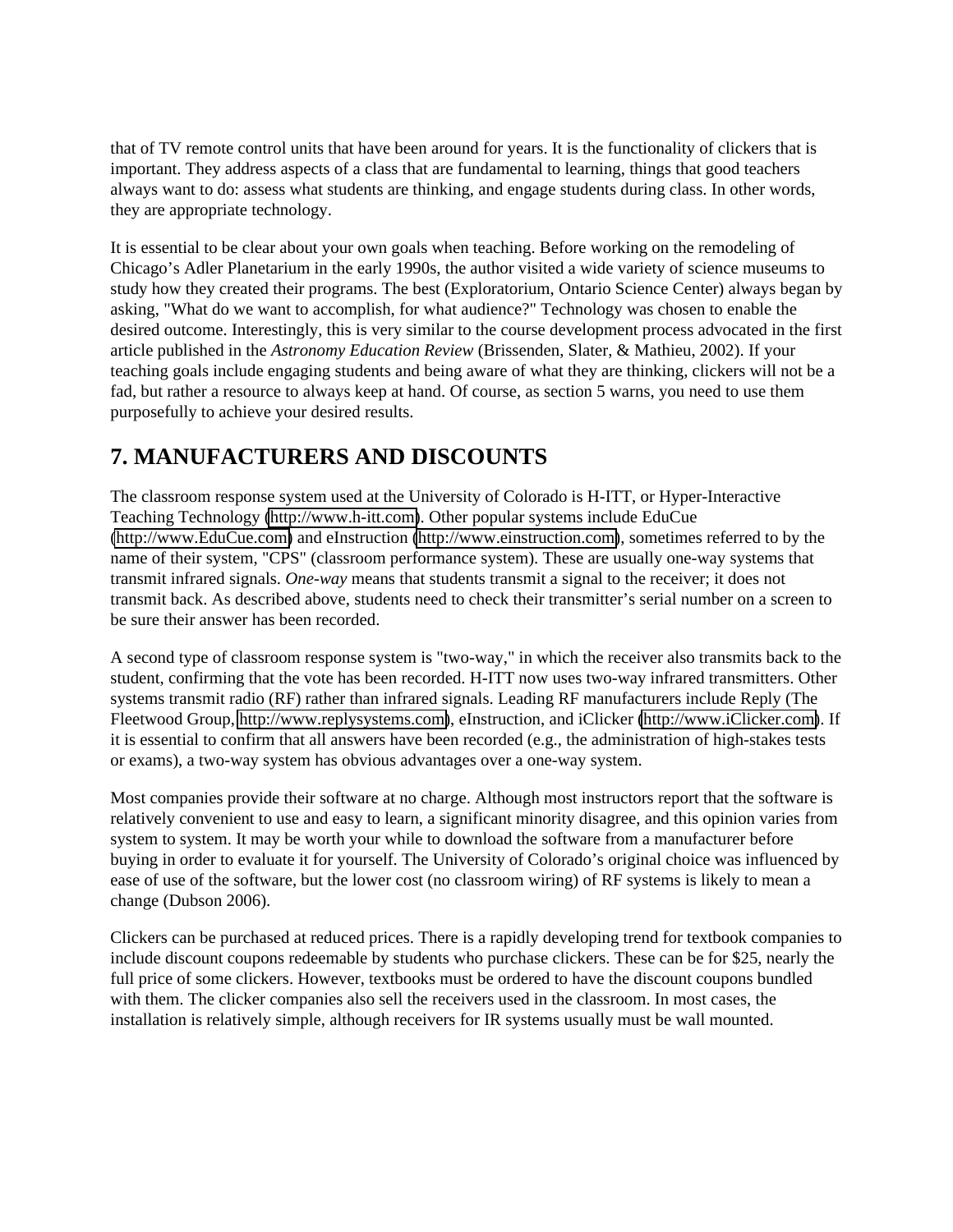#### **8. SUMMARY**

In the opinion of the author, clickers are the most promising teaching technology to come along in decades. They can change the dynamics of a lecture so that students become more engaged, active learners. They provide immediate feedback to the instructor and to each student about what other students are thinking. They are relatively easy to learn to use and inexpensive. After investigating clickers thoroughly enough to write a short book on their use (Duncan 2006), this opinion has only been strengthened. The advantages documented in section 3 were reinforced by personal experience.

However, like any technology, clickers can be misused, and it is important to be aware of the problems discussed in section 5 before starting to use them. You should know that even after you start to use clickers successfully, your skill with them is likely to improve over time (Figure 9; Rogers 2003) The best advice is to start simply, with a limited number of clicker questions, evaluate how happy you are with the results, and proceed from there.



**Figure 9.** Effectiveness of clicker use improves with experience.

#### **References**

Brissenden, G., Slater, T., & Mathieu, R. 2002, "The Role of Assessment in the Development of the College Introductory Astronomy Course," *Astronomy Education Review*, 1(1), 1. http://aer.noao.edu/cgi-bin/article.pl?id=1.

Burnstein, R. A., & Lederman, L. M. 2001, "Using a Wireless Keypad in Lecture Classes," *The Physics Teacher*, 39, 8.